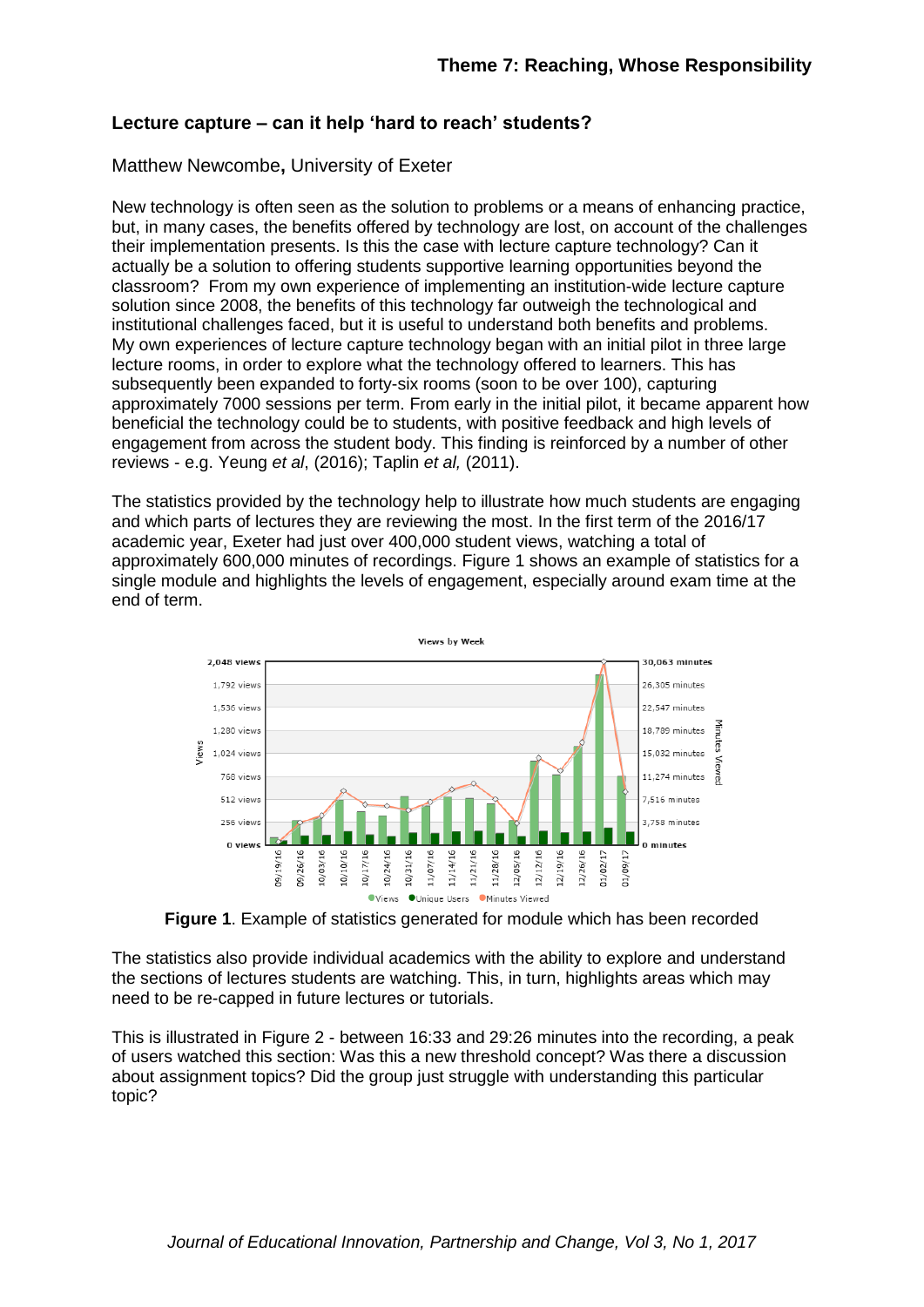



**Figure 2.** Engagement by views and recording time for an individual lecture

By exploring these statistics alongside the recordings, academics can start to understand how the technology is being used by diverse groups of students. In more detail, they can see by username which students are engaging, a useful record if some of them are regularly unable to attend lectures.

What became obvious to me was that recording lectures and providing them online for students to review, in their own time and wherever they want, is of benefit to all learners, allowing engagement with teaching in new and flexible ways, 24/7, as and when lectures are required by students. This approach thus offers institutions an effective and highly-beneficial enhancement to the student experience, both on and off campus. When this was explored in more detail, greater benefit was apparent for those considered 'hard to reach' in this context (i.e. those who were unable or less likely to attend lectures, whether for genuine difficulty or other reason).

My own work has allowed me to explore student engagement in a number of ways, including through the generated system statistics, discussions with groups of students about how they have used the recordings and, formally, through end of module surveys. So, what have I observed as the benefits to such students?

The opportunity to:

- re-visit recordings closer to exams in order to aid revision;
- catch up sessions which may have been missed and then re-visit them;
- re-visit and review complex ideas and concepts;
- work at their own pace without pressure or disturbance and take control of their own learning.

This, in turn:

- helps students to improve their knowledge retention;
- gives support to students for whom English is an additional language;
- supports students who have a wide range of accessibility needs;
- provides flexibility and reassurance for students who, for example, are carers and may not be able to get to lectures.

Students are becoming much more tech-savvy and are used to engaging with a range of rich online media. Hence, offering students choice in how they can interact during and after their lectures is important. Once lecture capture is implemented, the benefits immediately start to become apparent; so-called 'hard-to-reach' students, in particular, benefit from the flexibility of access to core learning and it is this flexibility which opens up new avenues to them and ensures that they are offered the best opportunity to succeed within Higher Education.